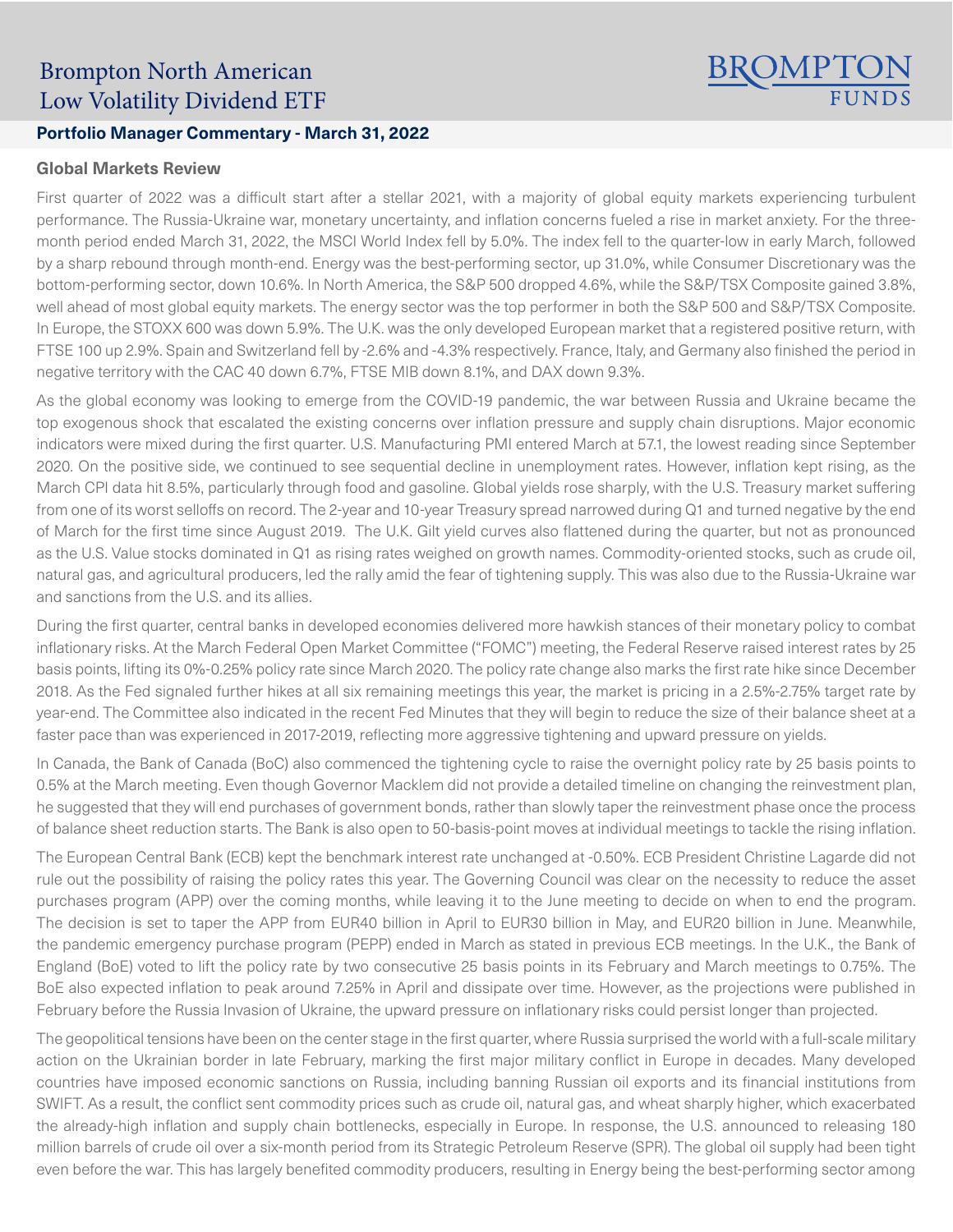most global equity indices. As market sentiment rose in response to the war, concerns over a global economic slowdown have been intensifying.

Looking forward to the rest of 2022, the global economy and broad equity markets will continue to be driven by high inflation readings, normalized monetary policies, and the unknown war duration. In addition, the impact of COVID-19 cannot be ignored yet, as many countries have seen rising cases after loosening pandemic measures. China in particular has extended strict lockdowns on major cities to contain the outbreak. In this vein, it would be inevitable to see market turbulence persist in the near-term, which raises the importance of active portfolio strategies. The barbell approach (owning both cyclicals and defensive) remains our preferred strategy, while favoring dividend-paying quality companies, which generally demonstrate solid balance sheets, stable earnings growth, and reasonable valuations. In our stock selection process, we also carefully examine the candidate's Russian exposure and pricing power to deal with the uncertainties arising from geopolitical conflict and rising inflation.

### **Portfolio Review**

Brompton North American Low Volatility Dividend ETF (the "Fund") focuses on lowering total portfolio volatility through investing in a diversified blend of North American equities with a minimum market cap of \$5 billion. During the first quarter of 2022, BLOV was down 2.0% versus the benchmark (MSCI Minimum Volatility USA) which was down 3.8%.

In the first quarter of 2022, the Low Volatility factor continued its strong performance versus the market, a trend that began in the middle of the first quarter of 2021 when high beta stocks began to falter. With skew rising on the S&P 500 along with increasing interest rate volatility, we believe the Low Volatility factor will continue to outperform as excessive risk taking by investors makes low volatility equities underpriced, and this bodes well for long-term risk-adjusted returns. We note that the low volatility factor has generated a positive premium in every decade since 1929, with a higher level of statistical significance than the other factors.<sup>1</sup>

For Q1 2022, the Fund was overweight Communication Services, which outperformed and contributed to positive performance relative to the benchmark. Top performers included Telus (+12%) and BCE (+8%). Underweight positions in Consumer Discretionary and Information Technology also contributed to the Fund's outperformance relative to the benchmark since the returns for these sectors were negative during the period. The Fund also benefitted from its overweight position in Consumer Staples, which remains as the Fund's largest sector weighting and continues to be a source of strength in the current market environment.

The Fund was overweight the Materials sector, which was one of the strongest performing sectors during the quarter with returns that approximately matched the benchmark. The top performers in this sector were Franco-Nevada (+15%) and Wheaton Precious Metals (+9% since it was added to the portfolio during the quarter). The Fund's Utilities position registered positive returns but failed to outperform the benchmark, while the Fund continues to have no exposure to Energy and Financials, both of which performed well during the period and therefore the underweight position resulted in negative performance relative to the benchmark. The Fund was underweight Industrials, which underperformed during the quarter, but our position in Expeditors International of Washington Inc., which was down 24%, was a drag on performance.

Laura Lau, SVP & CIO

Michael D. Clare, VP & PM